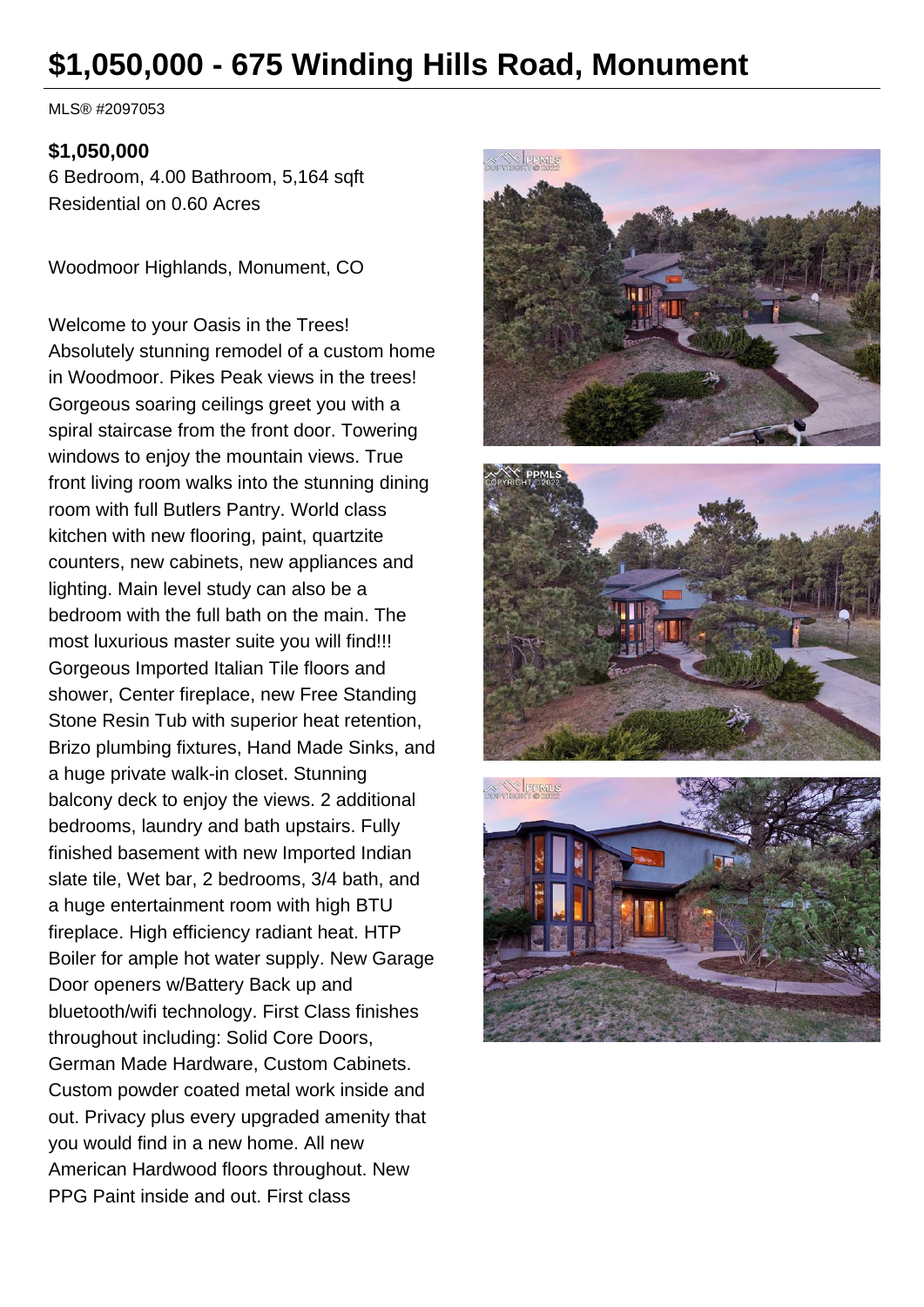workmanship with every attention to detail. This one is a must see!

Built in 1988

## **Essential Information**

| MLS@#                 | 2097053       |
|-----------------------|---------------|
| Price                 | \$1,050,000   |
| <b>Bedrooms</b>       | 6             |
| <b>Bathrooms</b>      | 4.00          |
| <b>Full Baths</b>     | 2             |
| <b>Square Footage</b> | 5,164         |
| Acres                 | 0.60          |
| <b>Year Built</b>     | 1988          |
| <b>Type</b>           | Residential   |
| Sub-Type              | Single Family |
| <b>Status</b>         | Active        |

# **Community Information**

| Address      | 675 Winding Hills Road    |
|--------------|---------------------------|
| Subdivision  | <b>Woodmoor Highlands</b> |
| City         | Monument                  |
| County       | El Paso                   |
| <b>State</b> | CO                        |
| Zip Code     | 80132                     |

# **Amenities**

| <b>Utilities</b> | Electricity, Cable, Natural Gas, Telephone |
|------------------|--------------------------------------------|
| # of Garages     |                                            |
| Garages          | Garage Door Opener                         |

## **Interior**

| <b>Interior Features</b> | 9Ft + Ceilings, French Doors, Great Room, Skylight (s), Vaulted Ceilings |
|--------------------------|--------------------------------------------------------------------------|
| Appliances               | Dishwasher, Countertop System, Gas in Kitchen, Oven                      |
| Heating                  | Baseboard, Hot Water                                                     |
| Cooling                  | Ceiling Fan(s)                                                           |
| Fireplace                | Yes.                                                                     |
| # of Fireplaces          | 3                                                                        |
| <b>Fireplaces</b>        | Three, Basement, Gas, Main, Upper, Wood                                  |